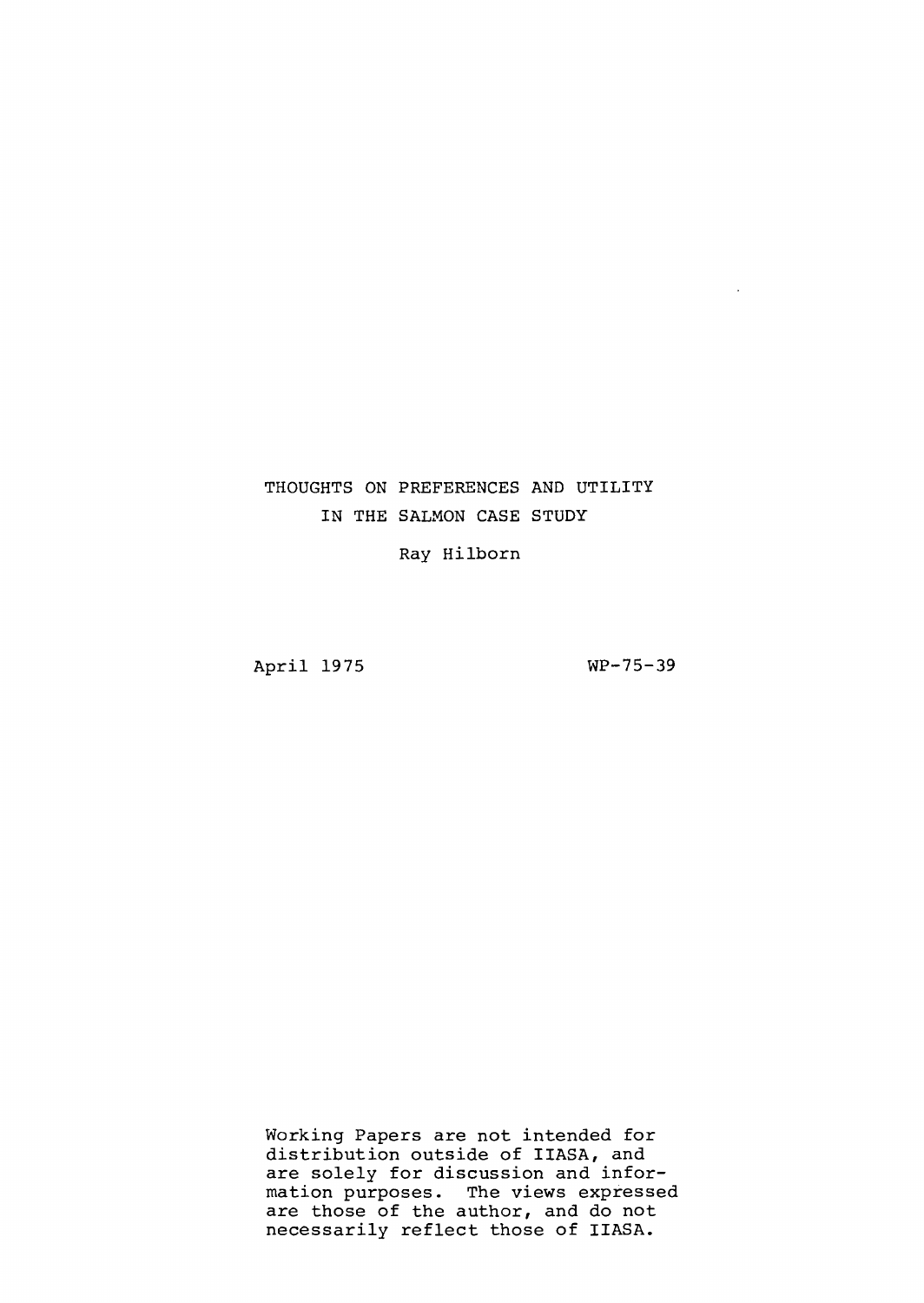$\epsilon$  $\star$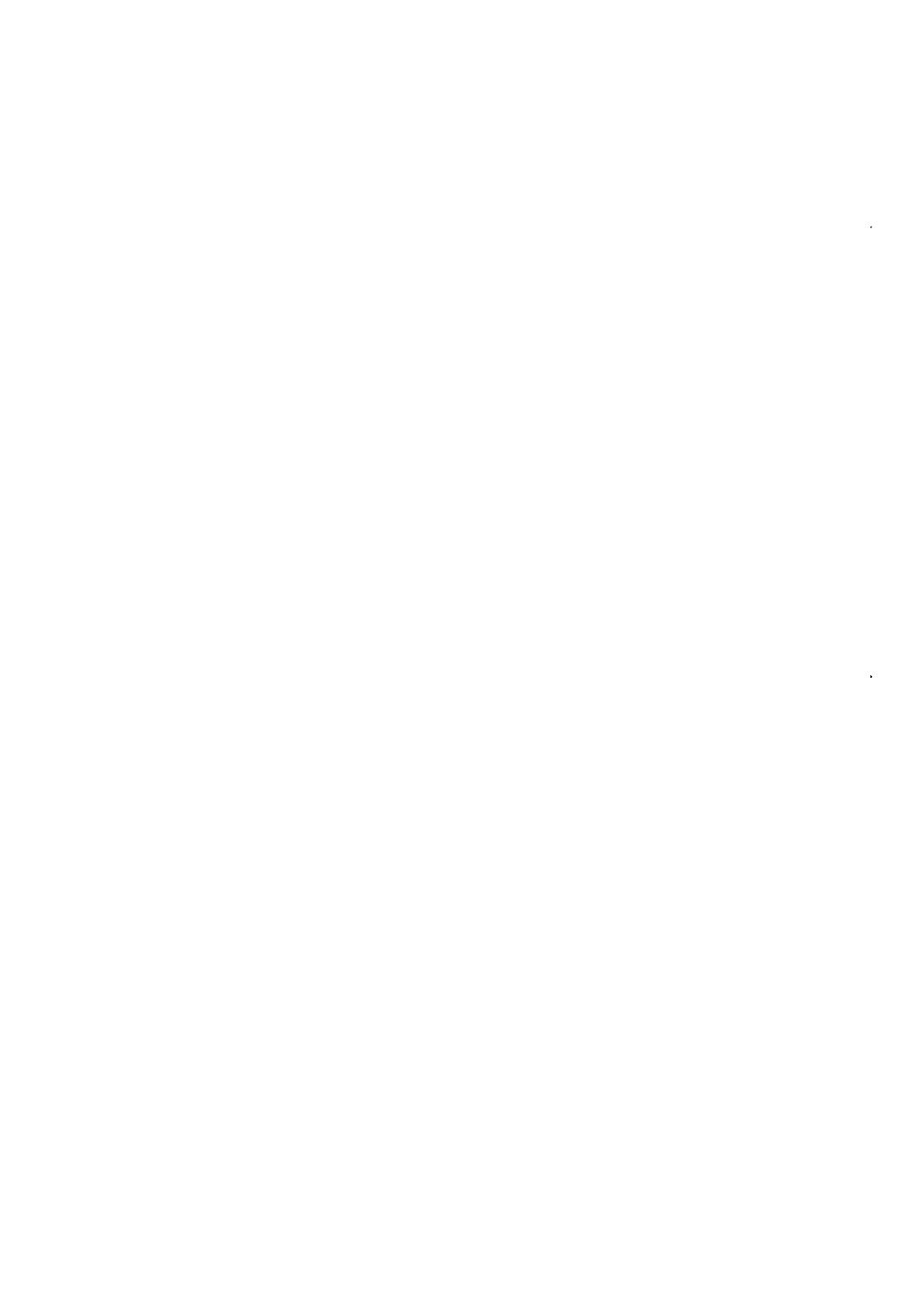## Thoughts on Preferences and Utility

## In The Salmon Case Study

Ray Hilborn

Pacific salmon are an extremely valuable resource on the Pacific Rim of Canada. On the Skeena River, one of six major salmon watersheds in B.C., the dollar value of the commercial catch is between ten and twenty million dollars annually. In addition, the salmon stocks provide recreational benefits for many residents of British Columbia and contribute strongly to the local recreational economy. Millions of dollars are spent annually on managing the commercial and recreational salmon fisheries; there is <sup>a</sup> current proposal by the federal government to spend several hundred million dollars enhancing the salmon stocks over the next few years. The current salmon case study has been involved in extensive modelling efforts to determine policy options for salmon management and assess these options. However, we have recently realized that despite our model's optimization techniques and the incredible elegance of our approach, we really 'don't know what the people of Canada want from the salmon fishery. An example: A recent paper by Walters (1975a) showed that there were alternate methods of management which could substantially reduce the annual variation in harvest with only a small decline in the average catch. Since the fishery currently tends to take <sup>a</sup> boom or bust pattern, we thought this was an option which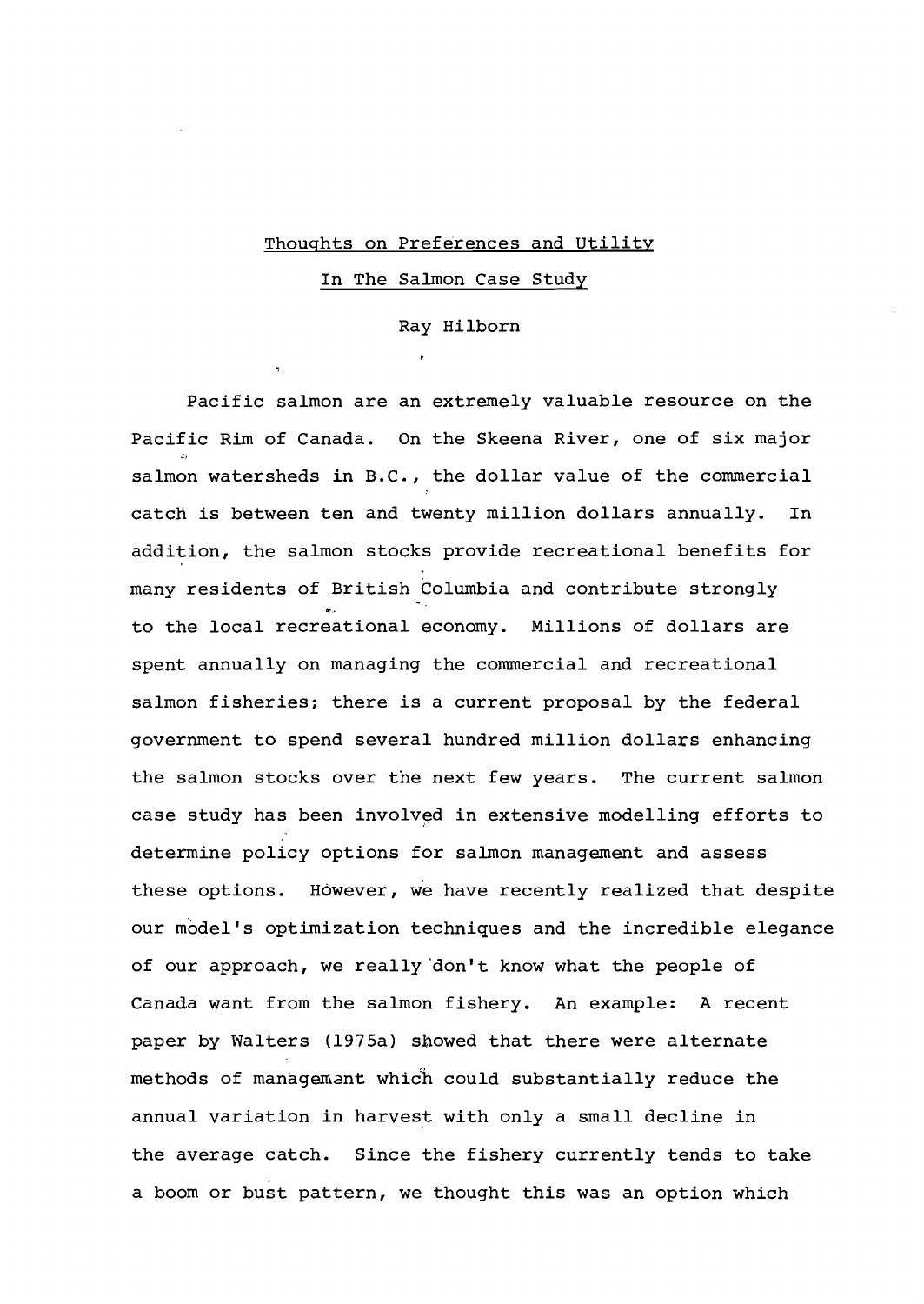should seriously be considered. However, when we presented this to government biologists familiar with the Skeena River fishermen, they agreed among themselves that the fishermen would probably prefer <sup>a</sup> high variation in catch to this leveling option. Their reasoning was that the fishermen seem to operate with the secret hope of striking it rich with <sup>a</sup> few good years. With this hope of <sup>a</sup> "big" year, they are willing to accept incredibly low incomes (\$2000-3000 per year).

We recognize now, as Ralph Keeney pointed out, that sophisticated modelling cannot be beneficial unless you have <sup>a</sup> way of assessing the utility of your proposed management options for the people affected by the management. It seems very likely that we will receive funds from the Canadian government to undertake <sup>a</sup> fairly large scale project to assess the preferences of the people affected by the salmon fishery. We plan to begin this work next year when we return to Vancouver. In order to get some experience with the technique and to clarify our understanding of the interaction between preferences, utility and policy assessment, we have begun <sup>a</sup> small scale project in which we pretend that we are the people affected by the fishery, and attempt to determine our preferences and utilities. This is being done by Ralph Keeney and David Bell, members of the methodology project, who are experienced at determining multi-attribute utility. What we wish to do in the rest of this paper is describe how we think the preference analysis will fit into the rest of our study and propose some techniques for utilizing preference analysis in hierarchical decision processes.

**-2-**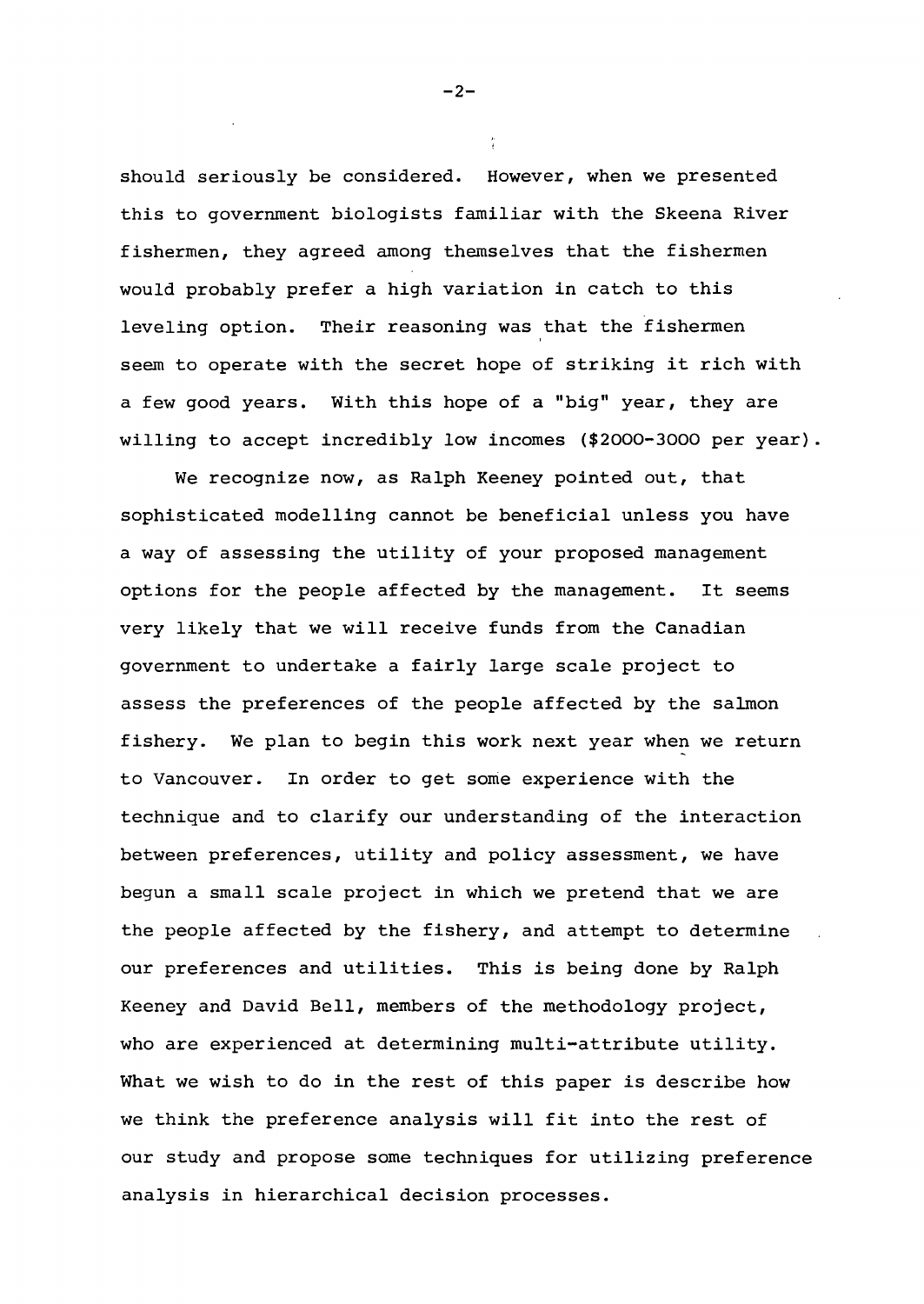### Preferences in the salmon study

The major difference between our approach and the one used by the ecology group's budworm study last year (Bell 1974), is that we explicitly recognize that there is <sup>a</sup> set of defineable groups affected by the management policies used, and that these groups tend to have vastly different preferences. These interest groups consist of the commercial fishermen, recreational fishermen, Indians, residents of the Skeena River watershed who cater to the fishery, the fish consuming public, and the owners and operators of the commercial canneries. The federal government determines the management policies for the fishery, naturally hoping to make everyone as happy as possible at the least expense. The budworm study faced similar conditions; but instead of explicitly defining the interest groups, the budworm group determined the preferences of some undefined person who seemed to schizophrenically jump from the role of a lumber mill employee to the president of the New Brunswick Audubon Society. In the preference analysis we are undertaking, the goal will be to develop the preferences for each interest group separately. The question then is how to combine all of these different objective functions into a single function which represents how the manager views the entire salmon fishery. Our impression, based on complete ignorance of the literature, is that the traditional method is to develop one or two key indicators for each of the interest groups, and then have the manager construct his objective function from these indicators. This is certainly

 $-3-$ 

 $\mathfrak{f}$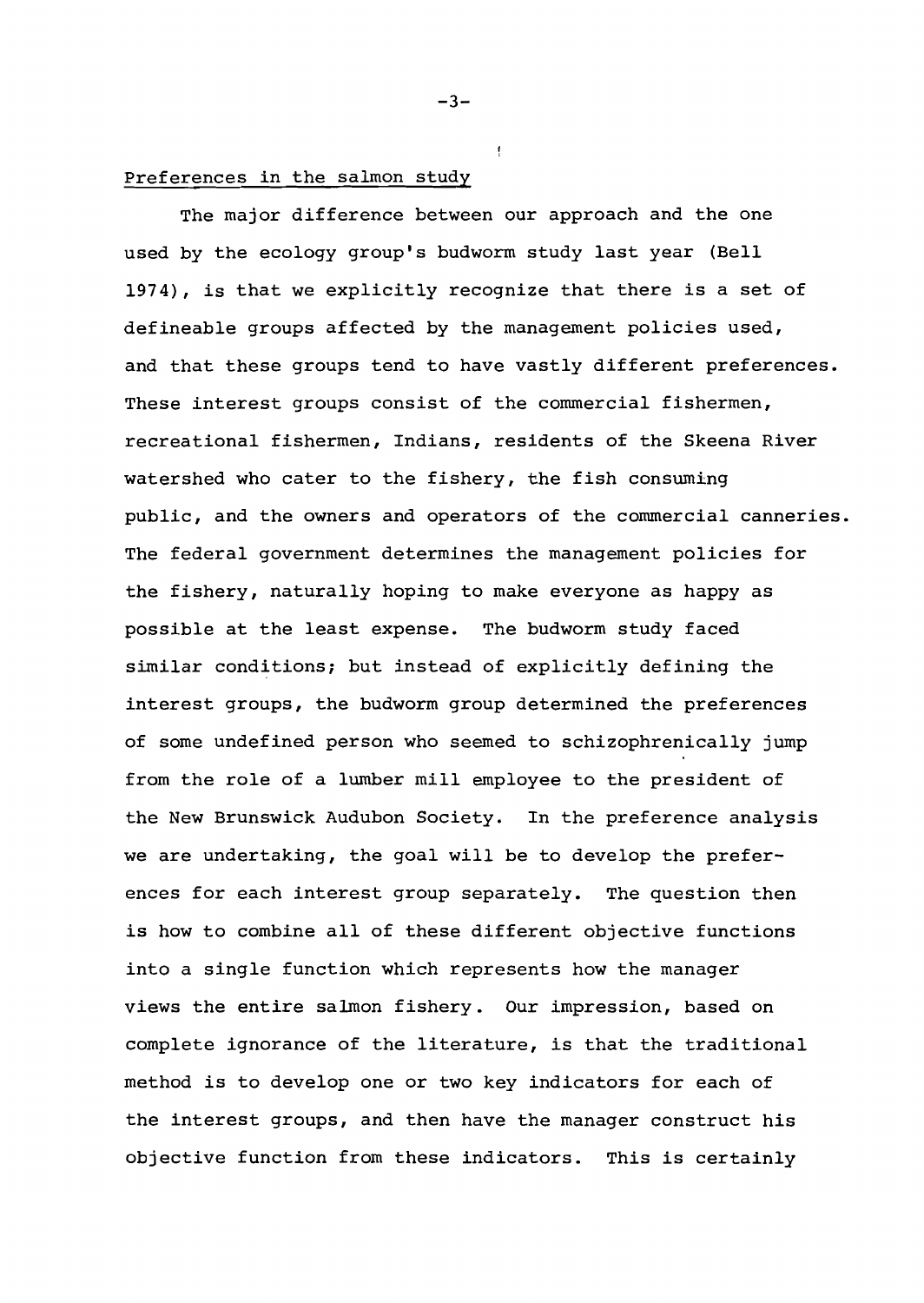what <sup>a</sup> manager would implicitly do if interrogated about his preferences from a large choice of indicators. He would mentally pick out the indicator that most closely represented each interest group's preferences, and do some mental weighting of each of these indicators. We think that this can produce some problems, because this process assumes that each interest group's preferences are very closely tied to <sup>a</sup> single indicator, and does not allow for the possibility that there are complex tradeoffs among indicators within an interest group. Therefore we will give our surrogate decision maker his indicators as the utitlity of each interest group (a single number), and he will be asked to construct his utility function from the utilities derived from all interest groups. We will then use the other method, giving the decision maker the raw indicators, and compare the results of these two methods.

From the proposed preference analysis, we hope to construct <sup>a</sup> single objective function into which we can plug the numbers coming out of our dynamic simulation models to get <sup>a</sup> method for comparing different management policies. An aspect of our surrogate decision makers' utility function we wish to examine is their willingness to increase our interest group's utility at the expense of another interest group. We suspect that politicians, the usual decision makers, are very unwilling to make anyone unhappy and would forego increasing the utility of several interest groups if it meant decreasing the utility of another interest group. If this is true, it could have serious consequences for management. It

 $-4-$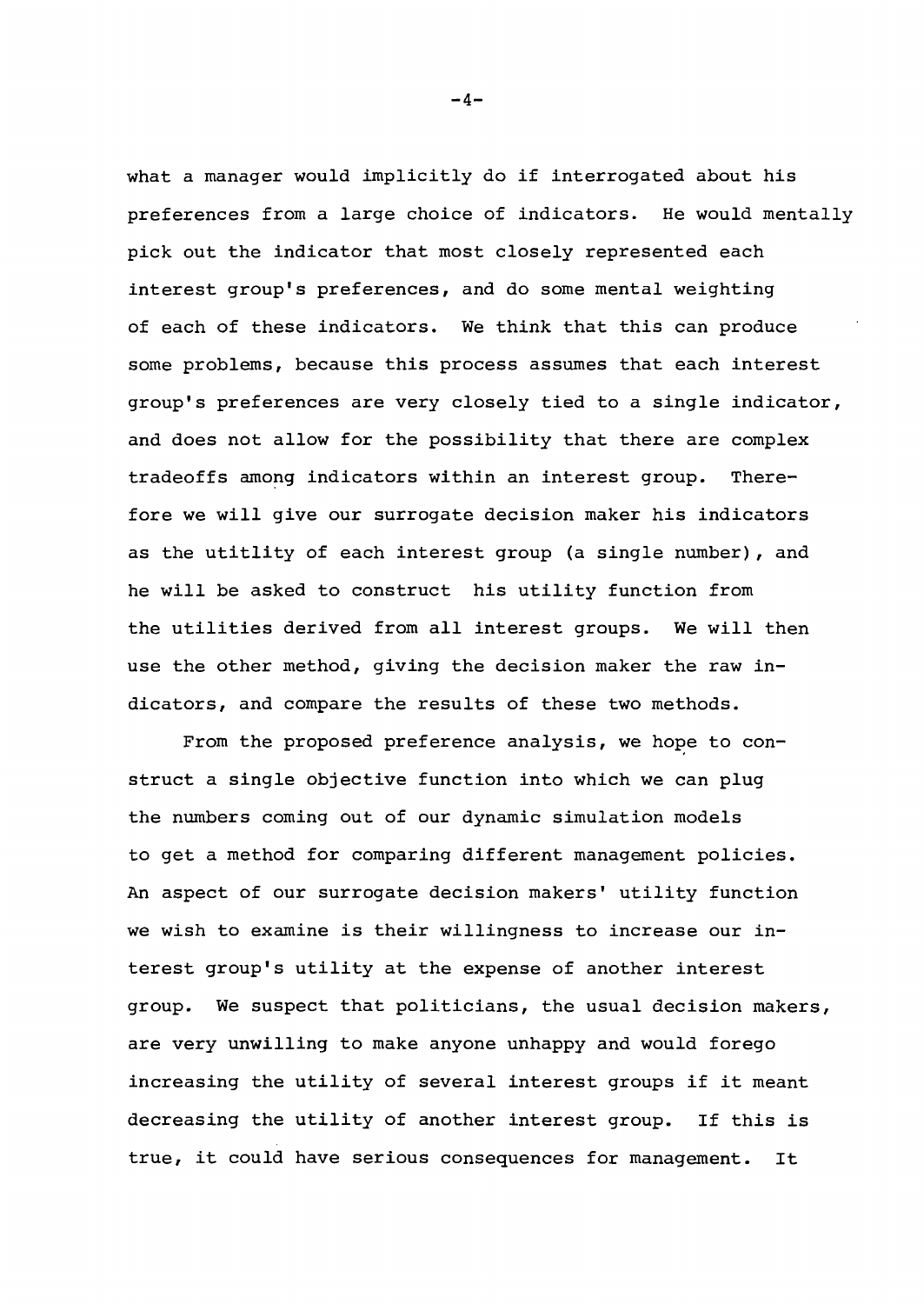could mean that the decision makers generally reject <sup>a</sup> policy which would eventually lead to <sup>a</sup> very desireable situation (all interest groups' utilities increased), if it meant <sup>a</sup> temporary decrease in the utility of <sup>a</sup> single group. This is akin to the standard tragedy-of-the-commons aspect of most fisheries. Everyone knows that all concerned parties would be better off if fishing pressure were greatly reduced for several years to allow a stock to recover, but the fishermen, being very vocal, scream bloody murder and the over exploitation continues. This may well be <sup>a</sup> result of discounting rates more than of the decision makers' aversion to reducing utility of any interest group, but we feel it should be explored.

To summarize, we see three major benfits coming out of our preference analysis in the salmon study.

1) From this analysis, we hope to gain <sup>a</sup> better understanding of what is and is not valued by the people affected by salmon management. This in itself should be very useful to decision makers.

2) We hope to obtain <sup>a</sup> realistic objective function to use in evaluating proposed management options.

3) We hope to gain some insight into the dicision making process and see if there are aspects of decision makers' utility function which tend to cause resource management to reject seemingly desirable options.

# Utilities in hierarchical decision making processes

As we mentioned earlier, the decision making process for

 $-5-$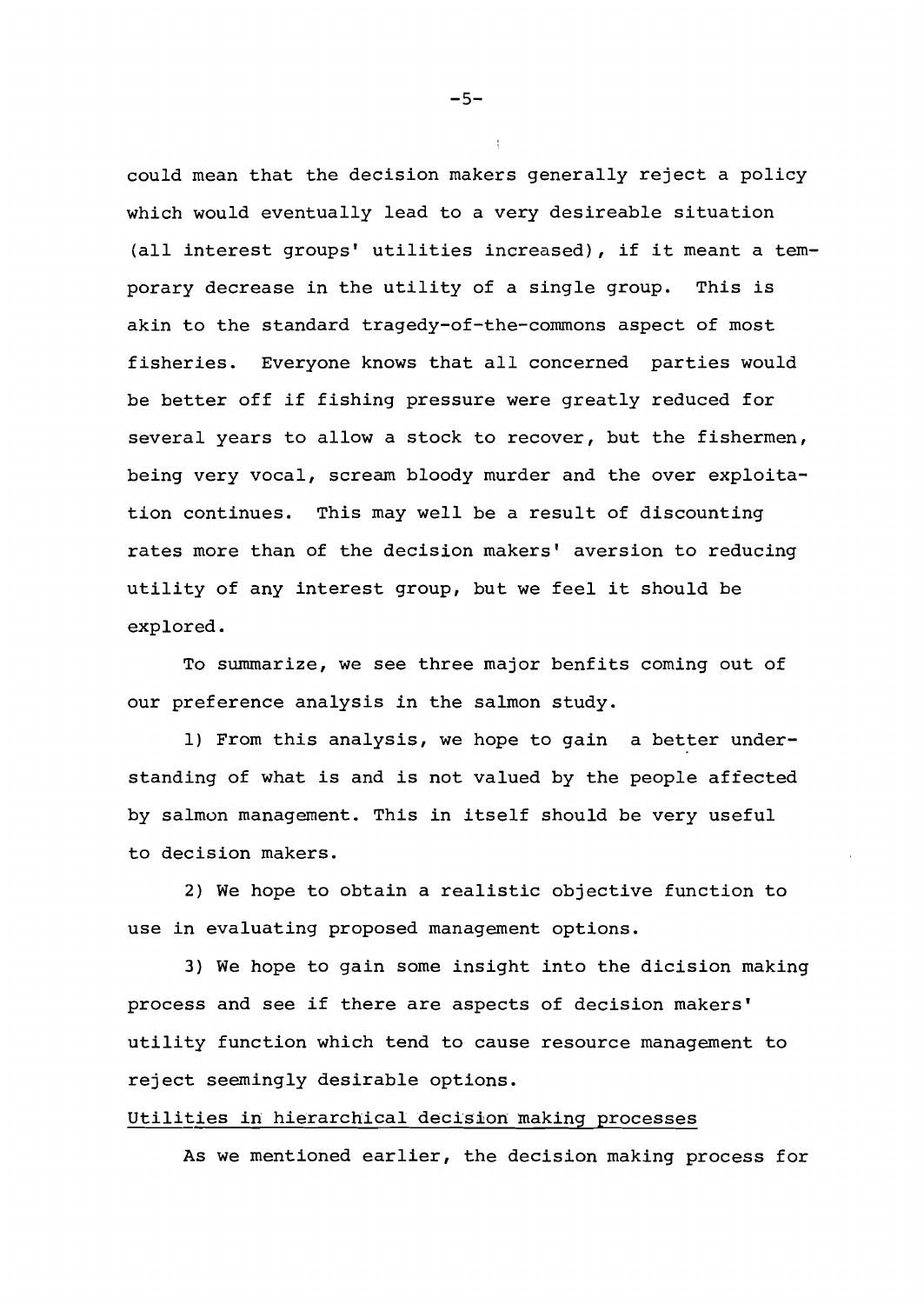Skeena River salmon is a simple hierarchy - several interest groups are affected by a single decision maker. However, this is really <sup>a</sup> gross simplification. The decision making process is very diffuse and different decisions are made at a number of governmental levels. This, combined with the spatial complexity of salmon management, produces <sup>a</sup> very complicated decision making structure. At the federal level major decisions are made, such as 'will we enhance salmon stocks?' or 'will we eliminate the commercial net fisheries?', etc. At the regional level decisions are made between major salmon areas: given that Ottowa has decided to enhance salmon stocks, should enhancement be done on the Skeena or the Fraser? At the next lower level, decisions are made separately for each major salmon area concerning annual catches, length of the season etc. This entire process is roughly outlined by Walters (1975b). It is difficult to define where people's preferences and utilities come in within such <sup>a</sup> complex decision making structure. We suspect the decision makers are using their own version of 'horse sense' to decide what to do and we propose another method. This is to set up <sup>a</sup> hierarchy with the decision maker at each level constructing <sup>a</sup> utility function based on the utilities of all of his decision making subordinates. The lowest level would be the interest groups of each major watershed. Thus the utilities of the Skeena River fishermen, residents, and Indians would be given to the Skeena River decision maker, who would construct his utility function from the utilities of his interest groups. Then the utilities of the Skeena River manager, the

 $-6-$ 

 $\mathbf{I}$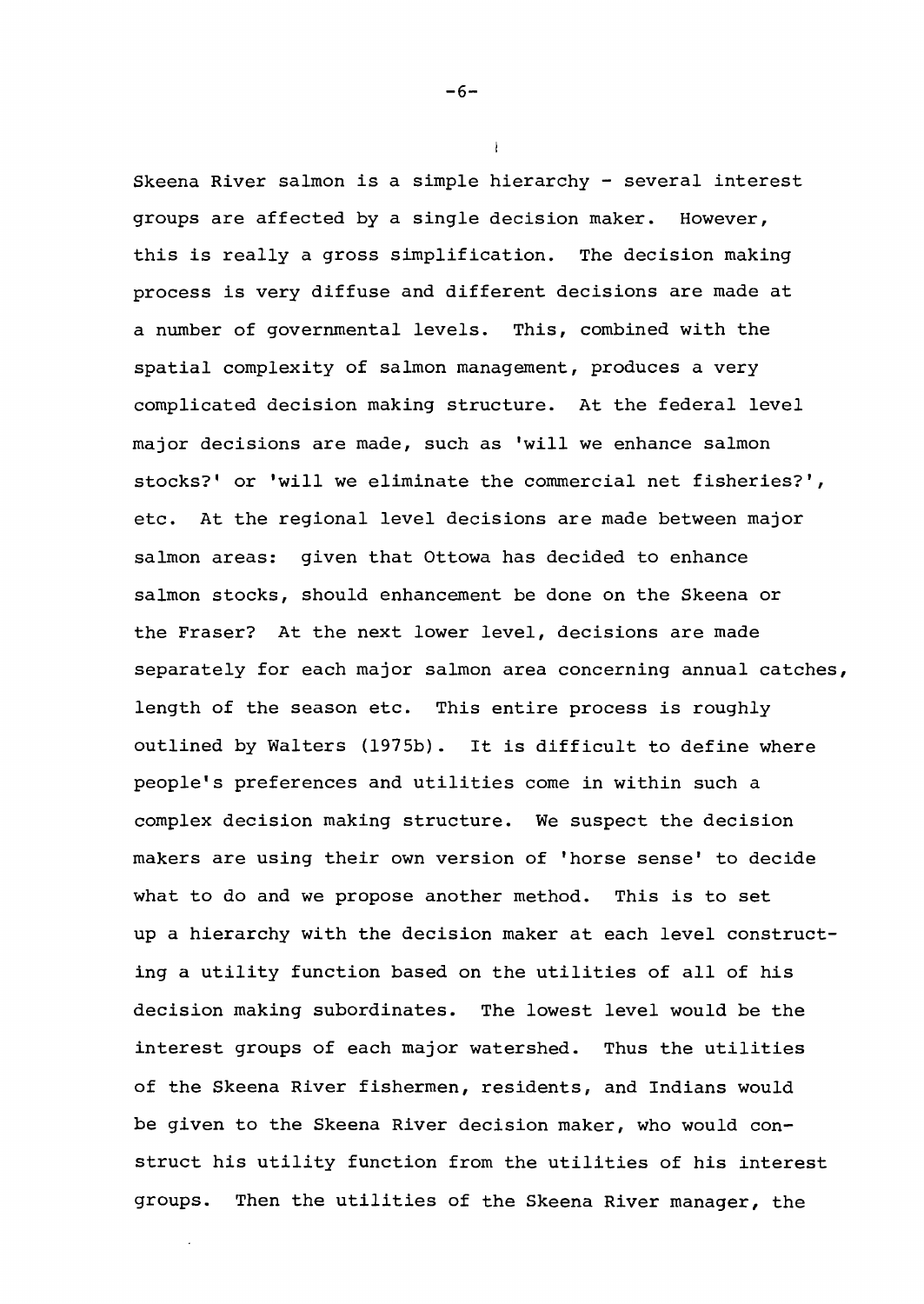Fraser River manager, etc., would be the indicators for the British Columbia salmon manager to use in constructing his utility functions. Then at a federal level the salmon managers from throughout Canada, would pass their utilities up for the final utility function.

There are several advantages of this method. It does not require the decision maker in Ottowa to try to figure out what the average fisherman in Prince Rupert (on the Skeena River) wants from the salmon fishery. He needs only to decide what his preferences are between east coast and west coast fisheries. Of course this does assume that he is confident that the utility functions of his subordinate decision makers are similar to his own. A second advantage, and probably the most important, is that if the interest groups are properly selected, and the decision making structure is hierarchical as described, then every decision maker can have <sup>a</sup> utility function which is not interdependent with his input indicators. These interdependencies arise when there is <sup>a</sup> common property shared by two indicators. For instance, <sup>a</sup> fisherman's utility for the total catch of sockeye salmon depends upon the catch of pink salmon. If the sockeye catch is very high increasing the pink catch by 50% would not increase the utility of the fisherman nearly as much as a 50% increase in pink catch would if the sockeye catch were low. These interpendencies should occur only at the interest group level in the proposed hierarchical system. Decision makers' utility functions should not have any interdependencies among the input indicators.

 $-7-$